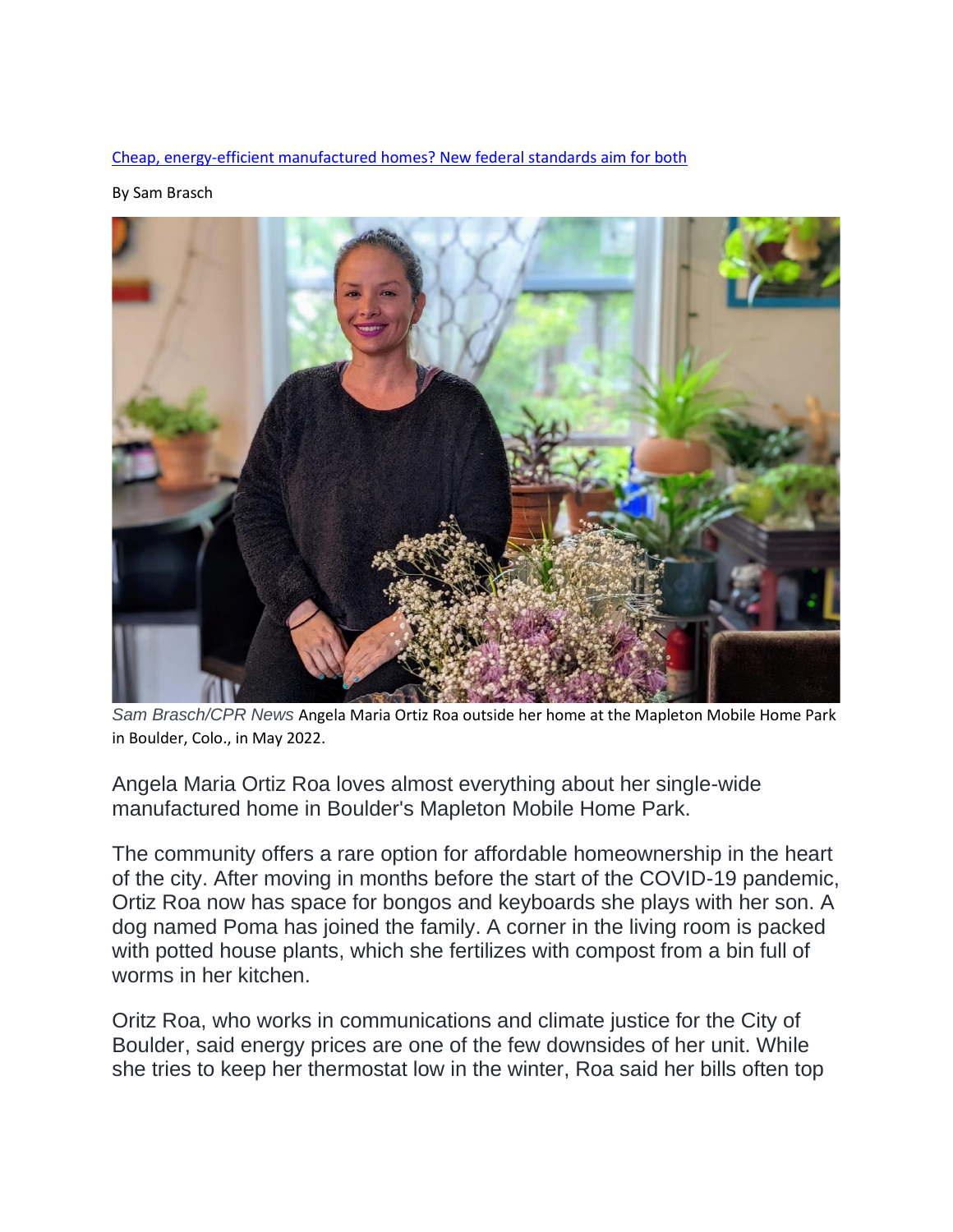\$100 a month due to drafts and a lack of insulation. Those costs climbed higher this year amid rising energy prices.

"When you walk bare feet in the winter, you can feel gaps in the lining at the bottom where the floor gets cold," Roa said.

Many owners of manufactured homes face similar struggles. Data from the U.S. Energy Information Administration show mobile homes use about **[35](https://www.eia.gov/consumption/residential/data/2015/c&e/pdf/ce1.1.pdf) [percent](https://www.eia.gov/consumption/residential/data/2015/c&e/pdf/ce1.1.pdf) more energy** per square foot than single-family homes. **A [Colorado](https://energyoffice.colorado.gov/press-releases/colorado-energy-office-releases-energy-affordability-study-to-inform-strategies-to) [study](https://energyoffice.colorado.gov/press-releases/colorado-energy-office-releases-energy-affordability-study-to-inform-strategies-to)** shows the additional energy costs mean mobile home residents — who tend to be lower or middle-income — see significant portions of their paychecks lost to high energy bills each month.

Last month, the federal government took a long-awaited step to help address the issue. Following a lawsuit from the Sierra Club, the U.S. Department of Energy adopted **new energy [efficiency](https://www.energy.gov/articles/doe-updates-mobile-home-efficiency-standards-lower-household-energy-bills) rules** designed to protect future manufactured homebuyers from unnecessary energy costs, marking the first update of the rules in more than 25 years. The agency claims the requirements will slash greenhouse gas emissions and help future manufactured home residents save hundreds of dollars a year on utility bills.

But the move has fueled a debate about the best way to protect affordability amid rising energy prices and a nationwide housing crisis. Manufactured homebuilders **warn that [tougher](https://www.manufacturedhousing.org/wp-content/uploads/2022/05/Manufactured-Housing-Institute-Comments-to-DOE-about-Environmental-Impact-Statement-and-Proposed-MH-Energy-Standards.pdf)** rules could increase the upfront cost of homes.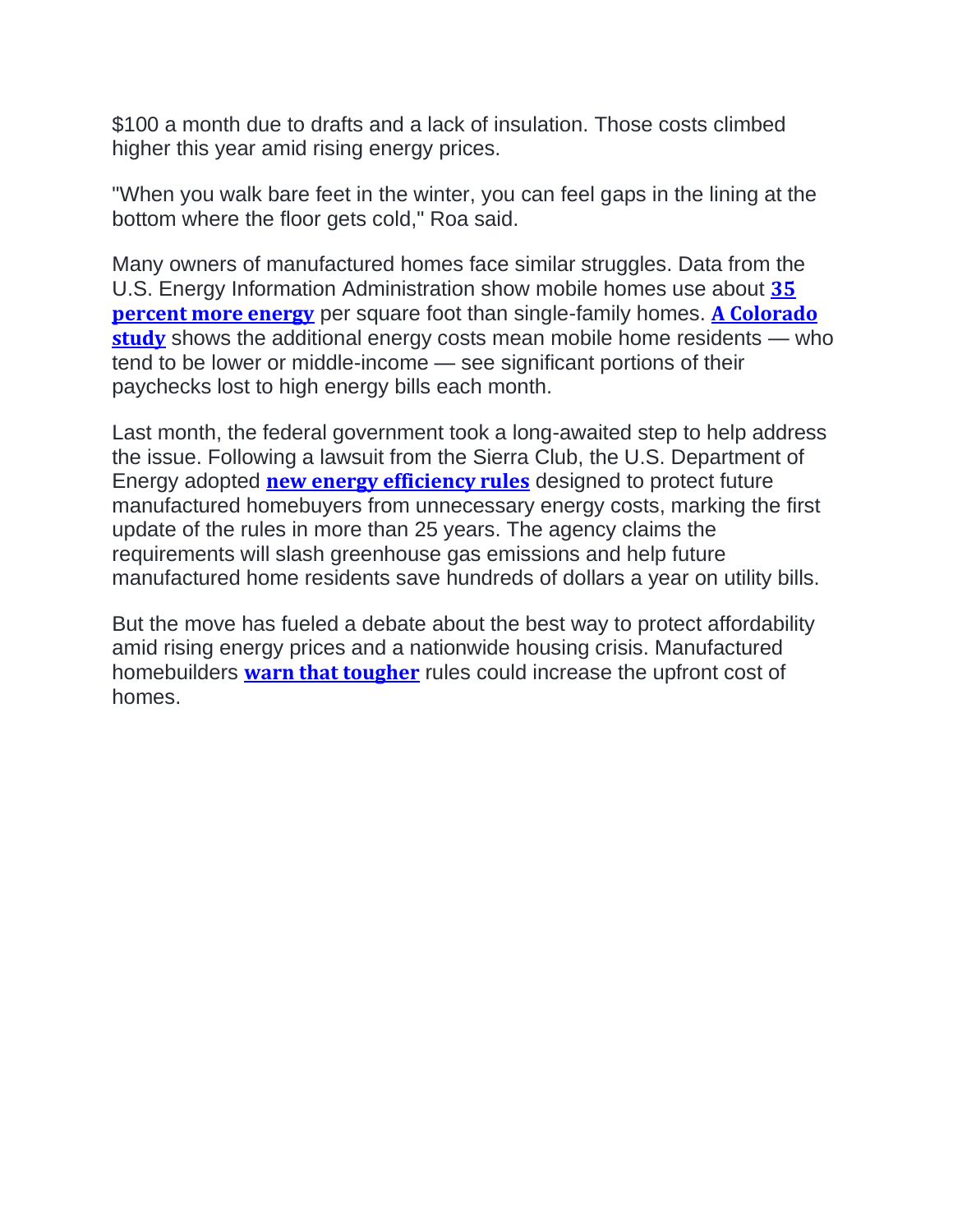

*Hart Van Denburg/CPR News* The Elevado Estates Mobile Home Park in Arvada, March 15, 2022.

## **Why Washington, D.C., is setting building codes**

For traditional "stick-built" homes, conflicts over energy-efficiency standards tend to play out in local communities, not the highest level of the federal government.

Boulder County has been a hotbed of those debates since the Marshall fire, which destroyed more than 1,100 homes late last year. Many victims **[objected](https://www.cpr.org/2022/02/09/marshall-fire-louisvilles-green-building-codes/) to tough green [building](https://www.cpr.org/2022/02/09/marshall-fire-louisvilles-green-building-codes/) codes** in Louisville and Superior, which each ended up allowing families to rebuild to looser standards.

Since manufactured homes often cross state lines on truck beds, the federal government has been the primary authority overseeing their construction standards for decades. The U.S. Department of Housing and Urban Development last set energy efficiency standards in 1994. Congress passed a 2007 law calling on the Department of Energy for an update, but a series of bureaucratic hangups and political negotiations left the issue unsettled until this year.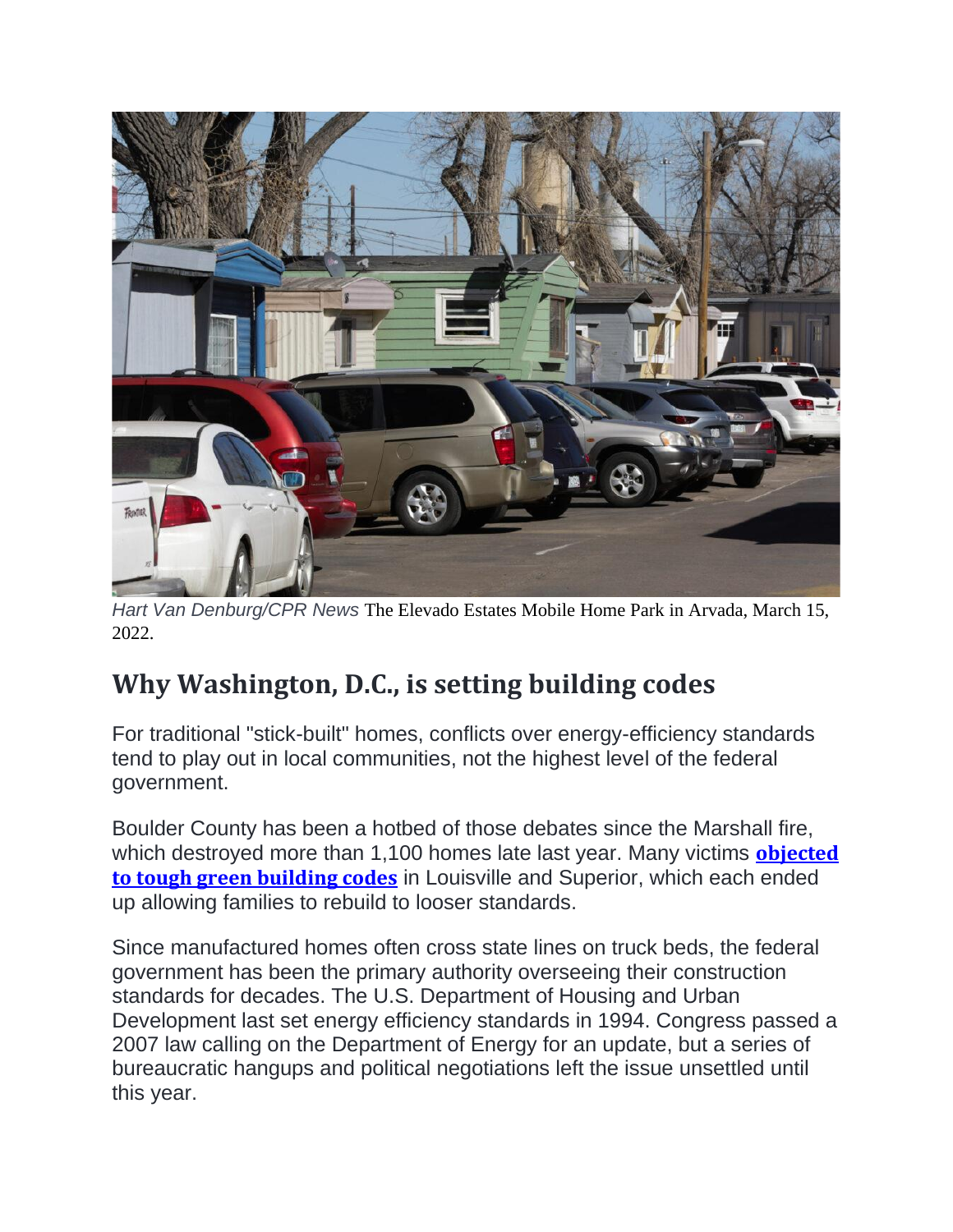The final rules created different standards for single- and multi-section homes, setting looser requirements for the smaller units. U.S. Energy Secretary Jennifer Granholm said the separate policy approach is designed to ensure the cheapest manufactured units stay affordable.

"We are recognizing the upfront purchase price is important as well, so we wanted to strike a balance," Granholm said at a recent visit to the National Renewable Energy Laboratory in Colorado.



*Sam Brasch/CPR News*Angela Maria Ortiz Roa outside her home at the Mapleton Mobile Home Park in Boulder, Colo., in May 2022.

## **Energy-efficiency advocates and home builders object**

The final standards disappointed energy efficiency advocates. Lowell Ungar, the director of federal policy for the American Council for an Energy Efficient Economy, said the 2022 update is an improvement but thinks the government could have gone further without significantly increasing home prices.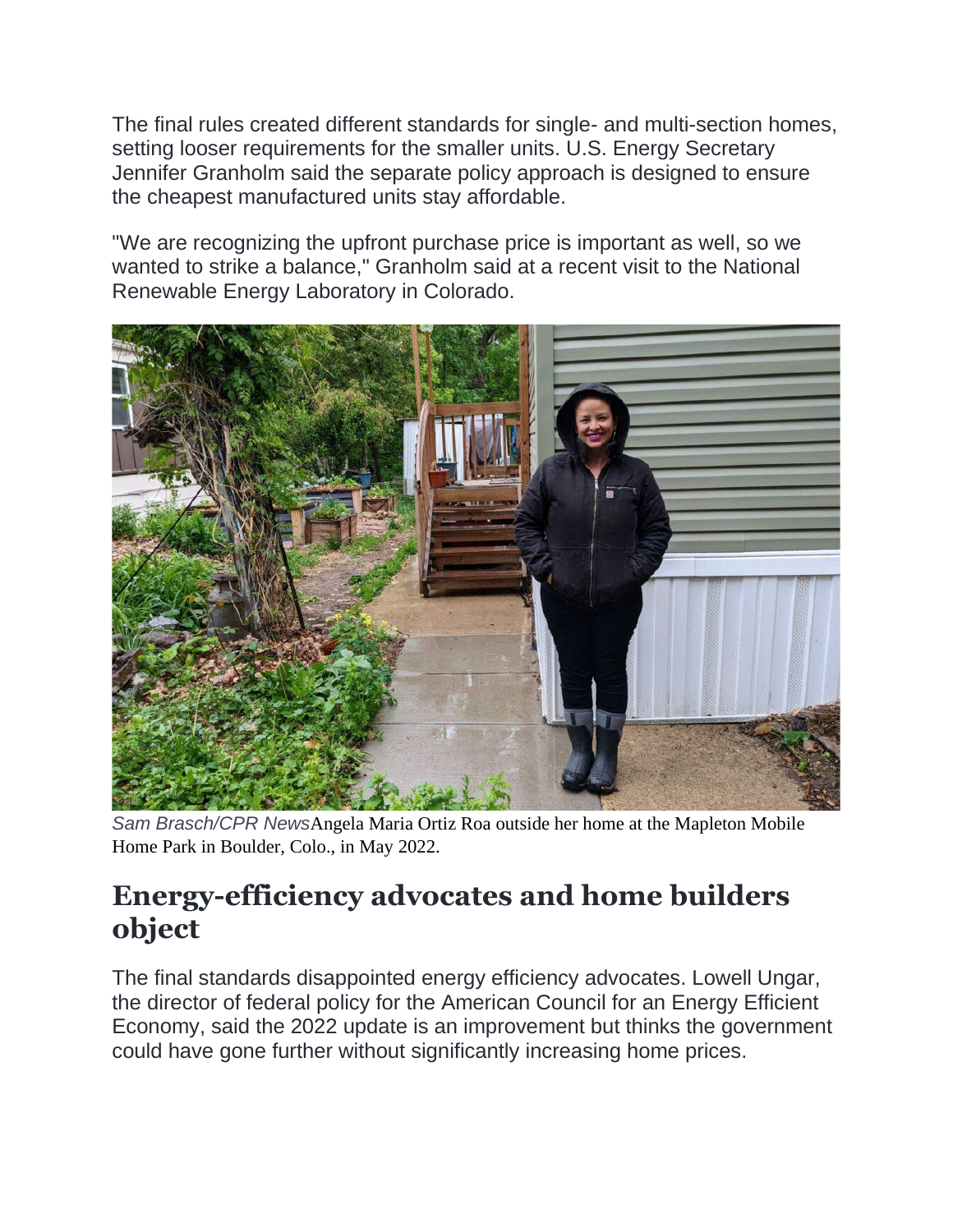"We think that the Biden administration missed an opportunity here," Ungar said.

"They've barely changed the standards for smaller homes and we fear that the residents of those homes are going to be paying high energy bills for decades to come."

The new rules have drawn further fire from the manufactured housing industry, which has argued the policy will increase upfront housing costs. In **an [opinion](https://www.housingwire.com/articles/opinion-a-more-balanced-approach-to-manufactured-home-energy-efficiency%EF%BF%BC/) piece** published in Housing Wire, Lesli Gooch, CEO of the Manufactured Housing Institute, argued the federal housing agency should get the final say in how the rules are implemented. Her group plans to push HUD to enforce standards in line with recommendations from the industry.

U.S. Rep. David Kustoff, R-Tennessee, has submitted a bill in Congress to give HUD the final review based on an assessment of increased home prices.

The Department of Energy estimates that the new rules will increase the sale price of multi-section manufactured homes by 3.9 percent and single-section models by 1.2 percent. For buyers of the smaller homes, it estimates energy savings will cover the additional cost of a down payment for a loan within 10 months.

Alongside the new requirements, the agency announced **a [separate](https://www.energy.gov/eere/buildings/does-role-manufactured-housing) [initiative](https://www.energy.gov/eere/buildings/does-role-manufactured-housing)** to pursue financial programs to make manufactured homes more accessible. It has commitments from six states to help with the effort, including Colorado. Will Toor, executive director of the Colorado Energy Office, said it's too early to predict the final result of the initiative.

For Angela Maria Ortiz Roa, the Boulder mobile home resident, those kinds of efforts are essential. Too often, she thinks climate change policies come at the cost of low-income people trying to improve their lives.

"It's one thing or the other. Like we find a home that we can afford, or we care too much about the planet," she said. "It's always at this divide instead of allowing people to have both."

She isn't sure what answer makes the most sense but thinks the goal should be clear: people need cheaper homes that don't doom residents to decades of high energy costs. ##